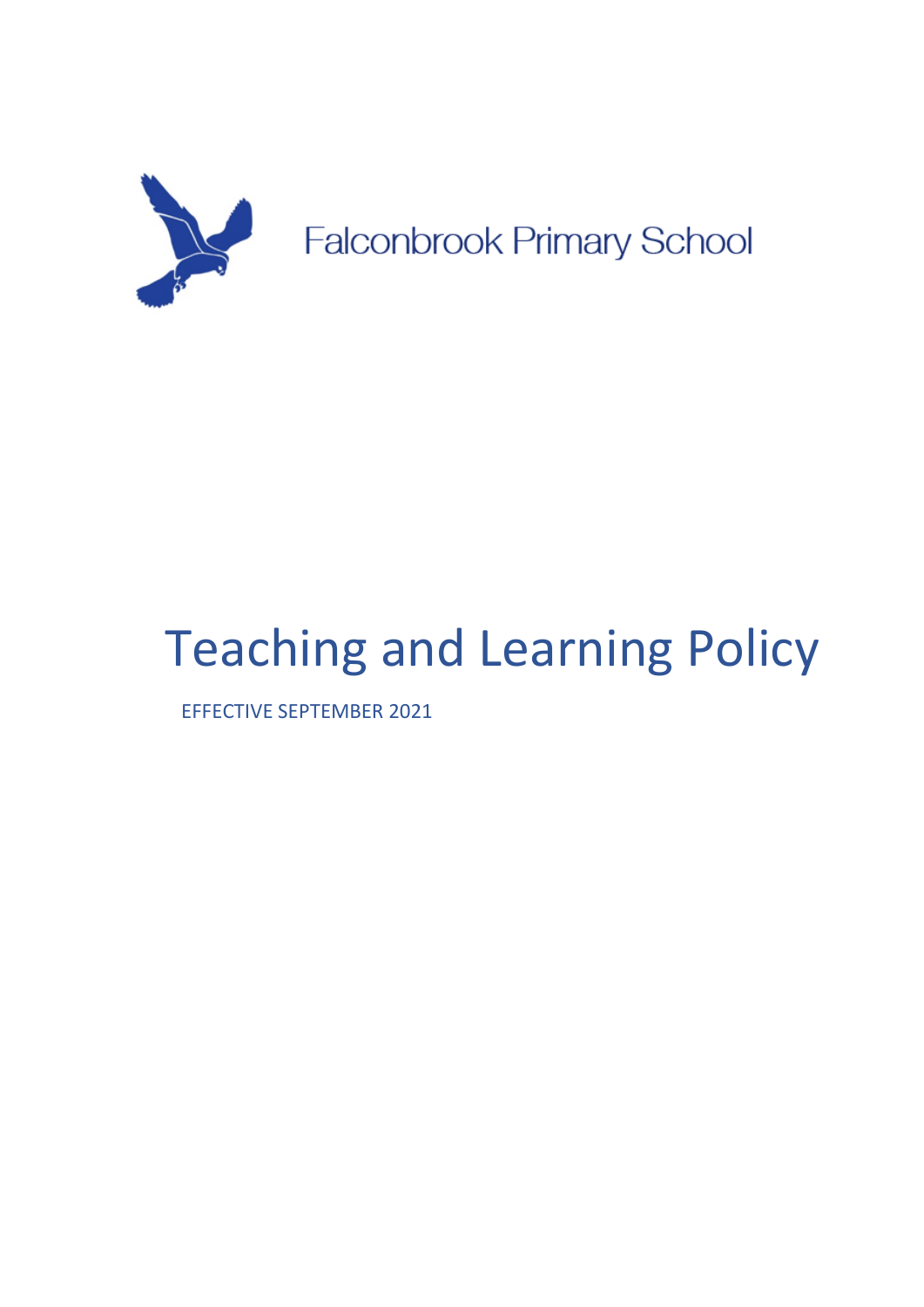# **Key elements and principles of teaching and learning across Falconbrook Primary School**

All lessons across our school should include the following key elements to ensure high quality teaching and learning.

#### **All lessons have clear Learning Intentions**

- Learning intentions are shared orally and displayed at some point in the lesson. (Titles are written in books)
- All learning intentions are written in 'child speak'.
- Learning intentions are clear and clarify the intended learning (LI to write a list not LI to write a list about the things I like about school).

## **All lessons are planned out carefully**

- Lessons are pitched to meet the needs of all pupils.
- Lessons are engaging and creative.
- Resources needed for lessons are ready and available before the lesson.
- Lessons and groups of lessons have clear learning journeys and outcomes.
- Lessons have explicit planned opportunities for language acquisition.
- Planned experiences enhance the learning in the classroom.
- Opportunities for self and peer assessment are planned into lessons.

#### **All lessons have well planned success criteria**

- All pupils are clear about how they will achieve the learning objective.
- Success criteria must only be generated (or shared) once the children have 'seen' the learning and have had this modelled to them.
- Success criteria should be clear, not too long and in child speak (& may include subject specific vocabulary or relevant)
- Children use the success criteria to assess their own or their partner's work.
- Children are reminded of the success criteria during the lesson often children's work is used to illustrate the success criteria in action.

## **All lessons are planned and resourced to enable all pupils to access learning and reach their potential**

- All learners are challenged appropriately.
- Pupils receive support through a variety of ways.

#### **Learning is enhanced using formative assessment**

- Opportunities for the use of talk partners (with teachers & TST listening in to responses in order to formatively assess the learning during the lesson). Talk partners are created at random and changed weekly
- 'Show me' using mini whiteboards or other methods. Must be used in maths lessons and in shared/modelled writing sessions. Can be used in all lessons.
- Children sit in a mixed ability arrangement.
- Open ended questioning, that is followed up by further questioning to elicit fullest response possible and deepen learning.
- Lolly stick names: pulling name (written on lolly stick) from pot to select child to answer question. No hands up.
- Development of Growth Mindset approach to learning.
- A positive learning culture is developed.
- Arranging tables to best facilitate feedback during lessons.
- Effective 'in the moment' feedback is given to support and extend pupils during lessons.